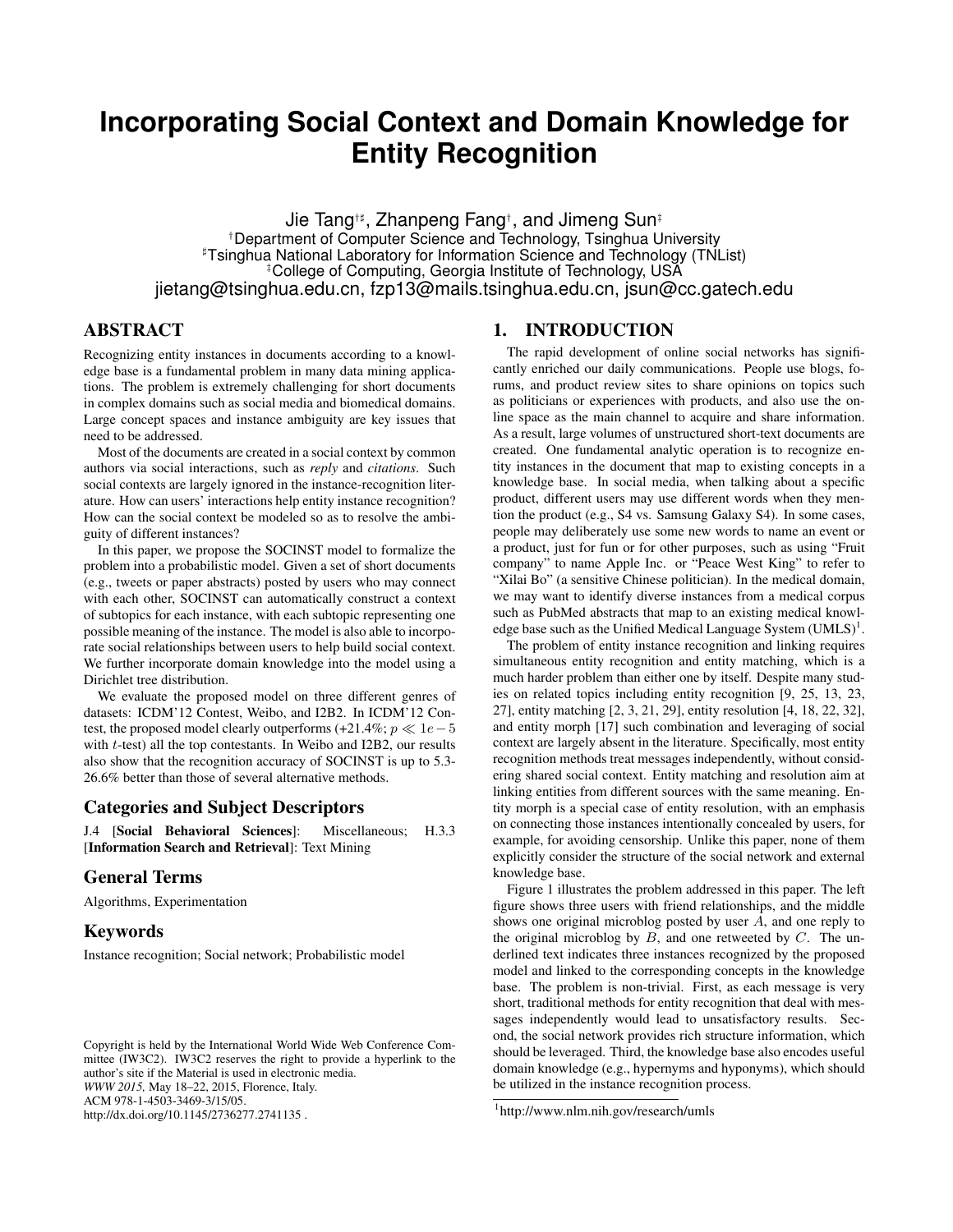

Figure 1: Example of entity instance recognition and linking in a microblogging network. The left figure shows three users with friend relationships, and the middle shows one original microblog from user  $A$ , and one reply from  $B$ , and a retweet from C. The underlined text indicates three instances recognized by the proposed model and linked to the corresponding concepts in the knowledge base



Figure 2: Performance comparison of SOCINST with comparative algorithms (in terms of F1-score). Please refer to § 5.1 for definitions of the comparative algorithms

In this paper, we study the problem of instance recognition and linking in a social context. We propose an SOCINST model to formalize the problem as a probabilistic topic model. Given a training set, the SOCINST method can automatically construct a context of subtopics for each instance by leveraging social relationships between users, with each subtopic representing one potential meaning of the instance. We further use a Dirichlet tree distribution to incorporate domain knowledge from the knowledge base into the topic model. We test the proposed model on three different genres of datasets: ICDM'12 Contest, Weibo, and I2B2. Our experimental results validate the effectiveness of the proposed SOCINST model in all three datasets. Our method improves the recognition accuracy by up to 5.3-26.6% compared with several alternative methods. Figure 2 shows the performance comparison of different methods on the three different datasets. Clearly, SOCINST performs much better than the other comparative algorithms. As an example, on the ICDM'12 Contest dataset, our method significantly outperforms (+21.4%;  $p \ll 1e - 5$  with t-test) the performance of the first place winner in the contest.

Organization. Section 2 formulates the problem; Section 3 enumerates preliminary considerations; Section 4 explains the proposed model and describes the algorithm for learning it; Section 5 presents the experimental results; Section 6 discusses related work and Section 7 concludes the work.

#### 2. PROBLEM DEFINITION

We first provide necessary definitions and then formally formulate the problem.

*Definition 1.* Social Network. Let  $G = (V, E)$  denote the social network, where V is a set of users and  $E \subset V \times V$  is a set of relationships between users. We use  $v \in V$  to represent a user and  $e_{ij} \in E$  to represent a social relationship between users  $v_i$  and  $v_j$ .

Let  $D$  denote a set of  $M$  documents authored by users from  $V$ , each document  $d \in D$  containing a vector  $\mathbf{w}_d$  of  $N_d$  words, in which each  $w_{di} \in \mathbf{w}_d$  is chosen from a vocabulary of size W. The authors of each document is denoted as  $V_d \subset V$ . The set of documents authored by  $v$  is denoted as  $D_v$ . Documents can also have links with each other. For example, in PubMed, the link between documents could be citation; in Weibo, the link between documents (tweets) can be retweet (or reply). For easy explanation of the algorithm, we use  $IN(d)$  to indicate the subset of documents that have links to d and  $OUT(d)$  to indicate the subset of documents to which document  $d$  has links. Moreover, we give a simple definition of the knowledge base.

*Definition 2.* Knowledge Base. A knowledge base is represented as a triple  $KB = (C, R, X)$ , where C represents a set of concepts;  $R$  represents a set of relations between concepts; and  $X$ represents a set of instances of those concepts.

In our problem, the instances  $X$  are to be recognized from the free text. The definition is a brief version of the definition of a knowledge base [10, 36]. In a general setting, relations fall into two broad types: *Taxonomies*, that organize concepts into sub- or superconcept hierarchy; and *Associative relations*, that relate concepts rather than the sub- or super-concepts. In this work, we mainly consider the taxonomy relation — i.e., sub-concept and super-concept relations — but the proposed model in the following section can be essentially extended to model the associative relations.

Instance recognition involves identifying instances  $X$  from free text, according to concepts C defined in the knowledge base, and then populating the knowledge base  $KB$  with the recognized instances X. Here, each instance  $x_k \in X$  can be either a word or a phrase (multiple consecutive words). However, as the instances might be represented in different forms with different keywords, it is important to leverage the context information to aid in the recognition process. In this paper, we consider two types of context information — *social context* and *domain knowledge*. For a user, social context denotes information represented by friends or communities with which the user has been involved. Domain knowledge indicates information encoded in the knowledge base or information encoded in related documents. More specifically, we use topic models to model the context information.

*Definition 3.* **Topic models.** A topic model  $\theta_i$  of a user  $v_i$  is a multinomial distribution of words  $P(w|\theta_i)$ . The assumption behind it is that words are sampled following a distribution corresponding to the user.

Thus the social context of user  $v_i$  can be represented as a mixture of user-specific topic models  $\sum_{j \in NB(v_i)} \gamma \theta_j$ , where  $NB(v_i)$  is the set of neighbors of  $v_i$  and  $\gamma$  is the weight of the corresponding distribution. In practice,  $\gamma$  can be defined in different ways, for example, as the strength of the relationship between users  $v_i$  and  $v_j$ . Analogously, we can define the context for a concept as a mixture of instance-specific distributions. Given these definitions, we can formally formulate the problem studied in this work.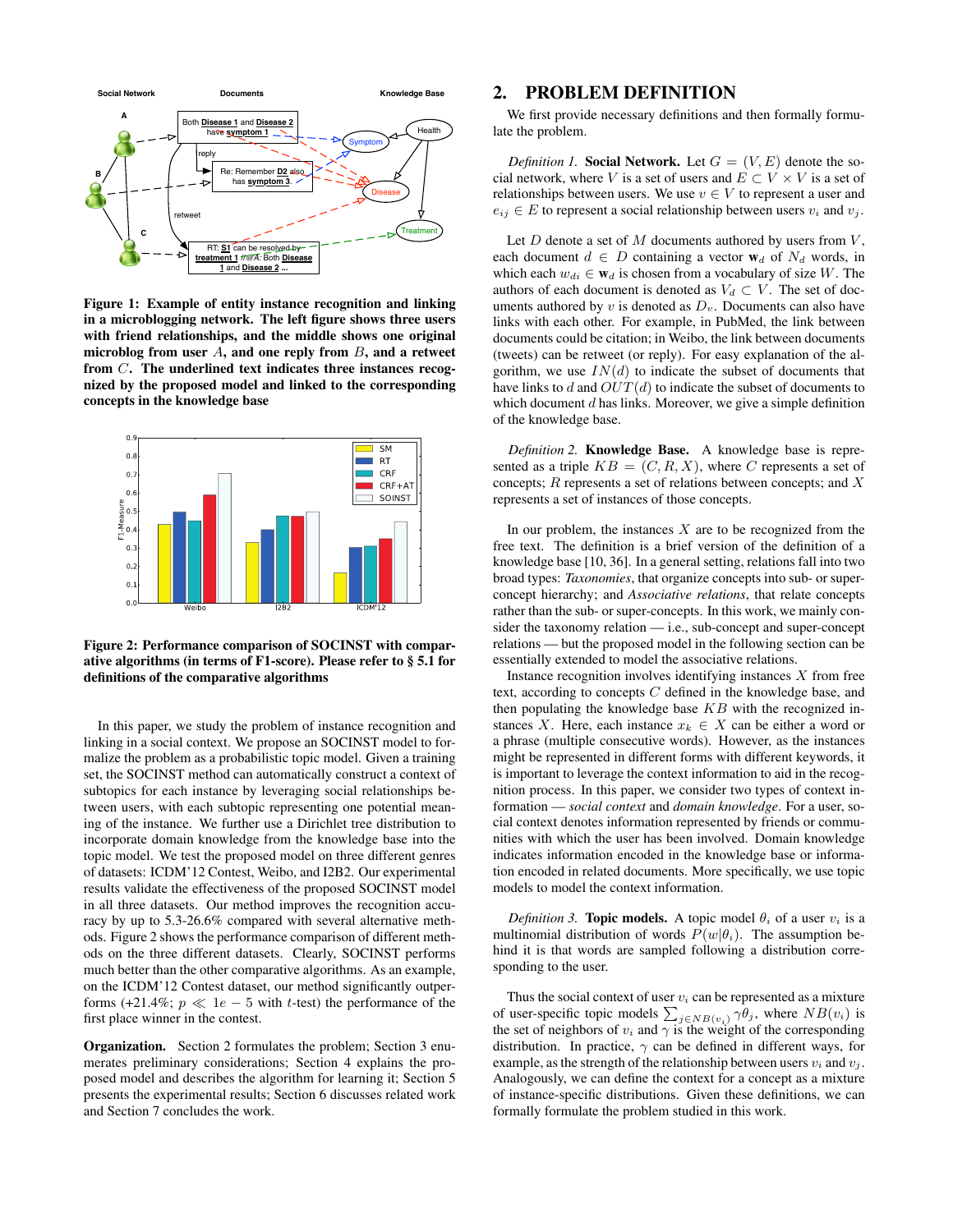| <b>Table 1: Notations</b> |                                                             |  |  |  |
|---------------------------|-------------------------------------------------------------|--|--|--|
| <b>SYMBOL</b>             | <b>DESCRIPTION</b>                                          |  |  |  |
| K                         | Number of topics                                            |  |  |  |
| W                         | Number of unique words                                      |  |  |  |
| $N_d$                     | Number of words in document $d$                             |  |  |  |
| $v_d$                     | The author of document d                                    |  |  |  |
| $W_d$                     | Vector form of words in document d                          |  |  |  |
| $w_{di}$                  | The <i>i</i> -th word in document $d$                       |  |  |  |
| $c_{di}^j$                | The corresponding concept at the $j$ -th level in $KB$ for  |  |  |  |
|                           | word $w_{di}$                                               |  |  |  |
| $z_{di}$                  | Topic sampled for the $i$ -th word in document $d$          |  |  |  |
| $\theta_v$                | Multinomial distribution over topics specific to author $v$ |  |  |  |
| $\phi$ .                  | Multinomial distribution of words specific to topic $z$     |  |  |  |
| $\alpha$                  | Dirichlet prior to multinomial distributions $\theta$       |  |  |  |
| $\beta, \, \eta$          | Dirichlet (tree) prior to multinomial $\phi$                |  |  |  |

**Problem:** The input of our problem consists of a labeled training set  $\{(\mathbf{w}_d, \mathbf{y}_d)\}\$ , a social network G, and a knowledge base KB. The training set corresponds to a set of document  $D = w_d$  and the instance labeling results  $y_d$  for each document d (represented as  $w_d$ ), where  $y_d$  is a sequence of labels  $\{y_{di}\}_i$ , with each  $y_{di}$ indicating the label of the corresponding token. The author of each document is a user from  $G$ , and thus the social network  $G$  encodes the social context information and the labeled instances in D are mapped to concepts in  $KB$ . Thus the knowledge base provides domain knowledge.

Our goal is to learn a function from the given training dataset so as to extract from document d the set of instances  $\{x_k\}$  for each concept  $c_i \in C$ . More specifically, we can define the problem as a sequential classification problem as follows:

$$
f(\mathbf{w}_d, \theta, G, KB) \rightarrow \{(y_{di}, c_j)\}
$$

where  $\theta$  is the learned topic model from the input documents,  $y_{di}$ is a variable corresponding to  $w_{di}$  to represent whether  $w_{di}$  is (part of) an instance of concept  $c_j$ .

The fundamental challenge of this problem is how to capture the social context and the domain knowledge for recognizing each instance. In particular, for a specific concept/instance mentioned in someone's document (e.g., a microblog), which friends could share social context information, and on which topic?

#### 3. PRELIMINARIES

We first introduce a baseline solution for this problem. To recognize instances from a free document, we can consider a sequential labeling model, for example, Conditional Random Fields (CRFs) [19]. Before proceeding, we first separate the document into tokens, then assign possible tags (e.g., concepts in  $C$ ) to each token. The tokens form the basic units and the documents form the sequences of units in the tagging problem. Then given a training dataset, a CRF model is built with the labeled data by means of an iterative algorithm based on Maximum Likelihood Estimation, i.e.,

$$
P(\mathbf{y}|\mathbf{x}) = \frac{1}{Z} \exp\left(\sum_{i} \sum_{k} \lambda_{k} f_{k}(x_{i}, y_{i}) + \sum_{i} \sum_{j} \mu_{j} f_{j}(\mathbf{x}, y_{i}, y_{i+1})\right)
$$
\n(1)

where x denotes a sequence of the tokens, y is a label sequence,  $x_i$  is the *i*-th token in the sequence, and  $y_i$  is the label of the *i*th token;  $f_k(x_i, y_i)$  and  $f_j(\mathbf{x}, y_i, y_{i+1})$  respectively represents the  $k^{th}$  feature function defined for individual token  $x_i$  and the  $j^{th}$ feature function defined for two consecutive tokens  $x_i$  and  $x_{i+1}$ . For example, a Boolean feature function can be defined for the token "Peace West King" and the label "politician". Finally, Z is a normalization factor to ensure that the distribution is normalized so that the sum of the probabilities equals 1. An example is illustrated in Figure 3(a).

In recognition, given a sequence of tokens x, we determine the most likely corresponding sequence y ∗ of labels by using the trained CRF model, i.e.,  $y^* = \max_{y} P(y|x)$ .

# 4. SOCINST MODEL FRAMEWORK

The basic sequential labeling with CRFs only considers the linguistic information, but ignores the (topical) context information. This is very likely to result in high precision, but low recall performance (the results in § 5 confirm this). To alleviate this problem, we can resort to the topic modeling approach. However, traditional topic models cannot incorporate social context and domain knowledge information. To this end, we develop a new topic modeling called *Social Context-aware Instance Recognition (SOCINST)* to model social context and domain knowledge for entity instance recognition.

We begin with a brief introduction of the topic model and then describe the proposed method. Probabilistic topic models have been successfully applied to multiple text mining tasks to extract topics from text [5, 15, 30]. We employ an Author-Topic (AT) model [30], which utilizes the topic distribution to represent the interdependencies among authors and document content. The AT model can be considered as an extension of Latent Dirichlet Allocation (LDA) [5], but one that considers the collaborative relationships between users. The model simulates the process when people collaborate on a work, e.g., writing a scientific paper, using a series of probabilistic steps. In essence, for each object it estimates a mixture of topic distributions that represent the probability of the object associated with every topic. For example, for each author  $v$ , we have a set of probabilities  $\{P(z_i|v)\}\$ i or  $\{\theta_{v_i}\}\$ i, respectively denoting how likely author  $v$  is interested in topic  $z_i$ . Similarly, we have  $\{P(w_j | z)\}_j$  or  $\{\phi_{zw_j}\}_j$ , the probability of word  $w_j$  given topic z. We use Gibbs sampling to learn the probabilities. The interested reader can refer to [30] and [28] for details. To model inter-dependencies among more categories of entities, one can also consider Author-Conference-Topic (ACT) model [35].

Based on the learned topic distributions, we define topic-based features and incorporate them into the sequential labeling method. An example is illustrated in Figure 3(b).

### 4.1 Model Description

The traditional topic modeling approach does not consider the social-structure information; also, it is difficult to incorporate domain knowledge into the model. As a result, the learned topical context cannot accurately represent the social context. We develop a new topic modeling approach called Social Context-aware Instance Recognition (SOCINST) to incorporate both social context and domain knowledge into the topic model. Regarding social context, the basic idea here is that if two users have strong relationships with each other, e.g., as shown by their having many interactions, then their topic distribution are likely to be similar. For incorporating domain knowledge, the idea is that if two words are instances of the same concept or two related concepts in the knowledge base, then the two words are likely to have the same topic.

Technically, the difference of the proposed model from the Author-Topic (AT) model lies in the way that  $\theta$  and  $\phi$  are generated. For modeling documents, the AT model treats each document separately, and topics in a document are sampled from the authorspecific multinomial distribution  $\theta$ . However, this ignores poten-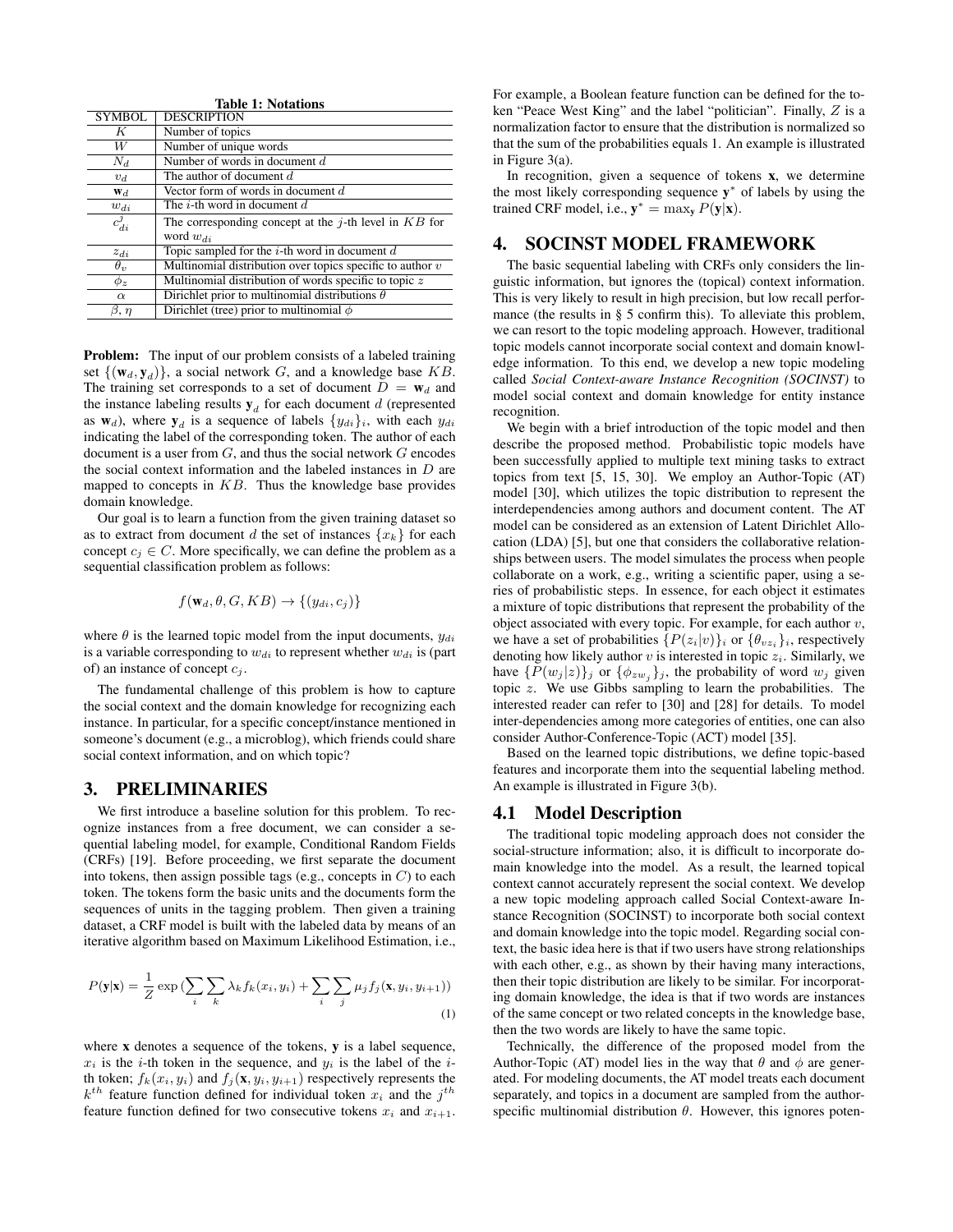

Figure 3: Graphical representation of the two sequential labeling models

tial relations between documents. Similarly, for modeling words, AT assumes that a document's words are interchangeable, and each word is sampled from a topic-specific multinomial distribution  $\phi$ , which again ignores the potential relations between words. In the proposed SOCINST model, the multinomial distribution of instances is replaced with a tree-structured multinomial specific to the corresponding concept — e.g.,  $\phi \sim$  DirichletTree( $\beta$ ,  $\eta$ ) — and the user-specific multinomial is replaced by a mixture of multinomials by combining neighbors' topic distributions. The advantage of this modeling method is that it smooths the learned model for instances where they belong to the same concept, which can significantly alleviate the ambiguity problem [4, 18].

Let us briefly introduce notations.  $d$  is a document and  $v_d$  is the author of the document<sup>2</sup>;  $\theta_v$  is the topic model for author v;  $\phi_z$  is a multinomial distribution over words specific to topic z;  $\alpha$ and  $\beta$  are Dirichlet hyperparameters;  $\eta$  is the hyperparameter for the Dirichlet tree. Table 1 summarizes the notations used in the SOCINST model.

Modeling domain knowledge. Formally, the generative process of SOCINST is described in Algorithm 1. If a document d does not have any links to other documents or the author does not have any relationships with others, then for each word  $w_{di}$ , we draw a topic  $z_{di}$  from a topic distribution  $\theta_v$  specific to author v and then use the topic to sample the word. In particular, for sampling word  $w_{di}$ , we check if the word is an instance of some concept  $c \in KB$  in the training dataset. The generative process is described in Algorithm 2. If it is not, then we use a topic-specific multinomial distribution  $\phi_{z_{di}}$  to generate the word. But if it is an instance of concept c, then we first sample the concept c from the multinomial  $\phi_{z_{di}}$ and then sample the word from the concept-specific multinomial  $\psi_c$ . Intuitively, we replace the sampling of a word with a two-level generative process. At the first level, we select the corresponding concept according to a concept path distribution  $multi(\pi)$ ; and at the second level, sample the word. Figure 4 shows an example of the sampling process. Theoretically, this process can be explained by the Dirichlet tree distribution [11, 31], a generalization of the Dirichlet distribution. In a Dirichlet distribution, all words in a document are treated independently; thus it is difficult to model dependencies between words. The Dirichlet tree distribution can be considered as a tree where words are leaf nodes, concepts are internal nodes, and the root node is the super concept of all nodes. Each tree edge encodes weight from the parent node to the child node. Let  $S(c)$  be the immediate child of concept node c,  $W(c)$  be the leaf nodes (words) in the subtree under concept  $c$ ,  $W$  be all leaves



Figure 4: Example of sampling words from Dirichlet tree distribution. c is a concept and w is a word;  $\beta$  and  $\eta$  are two hyperparameters; root node is a super concept

in the tree and  $C$  be all the concepts (except the root concept). To generate a sample of multinomial distribution  $\phi$  of a word (leaf node) from the Dirichlet tree distribution, we first sample a multinomial from the root node by using the edge weights from the root node to child nodes (concepts) as Dirichlet parameters, and further sample (re-distribute) the multinomial from the sampled internal (concept) node to its child nodes again, until we finally obtain the word. For simplicity, if we consider only one level of concepts, we can have the following Dirichlet tree distribution

DirichletTree
$$
(\beta, \eta)
$$
 =  $\left(\prod_{i=1}^{W} \phi_{zw_i}^{\eta_{w_i}}\right) \times$   

$$
\left(\prod_{j,c_j \in C} \frac{\Gamma(\sum_{k,w_k \in W(c)} \eta_{w_k})}{\prod_{k,w_k \in W(c)} \Gamma(\eta_{w_k})} \left(\sum_{k,w_k \in W(c)} \phi_{zw_i}^{\eta_{w_i}}\right)^{\Delta(s)}\right)
$$
(2)

where  $\Gamma(.)$  is a gamma function;  $\Delta(s) = \eta_c - \sum_{k,w_k \in W(c)} \eta_{w_k}$ denotes the difference between the weight of a concept and the sum of the weights of all instances under a concept. When  $\Delta = 0$  for all concepts, the Dirichlet tree distribution reduces to a Dirichlet distribution.

Modeling social context. We mainly consider two types of social relationships: collaboration relationships and reference relationships. A collaboration relationship indicates that two users  $v_i$ and  $v_i$  collaborate with each other; for example collaboration on a scientific paper. A reference relationship indicates that  $v_i$  has a document that refers to one of  $v_i$ 's documents. For example, in Twitter, if user  $v_i$  adds a post as a reply on  $v_j$ 's microblog, then we create a reference relationship. The relationship can be either directed or undirected. For simplicity, here we consider only undirected relationships. For each relationship,  $(v, v')$ , and a new multinomial

 $2^2$ For simplicity, we consider one author; but this can be easily extended to multiple authors by adding a uniform distribution for sampling an author to be responsible for each sampled topic [30].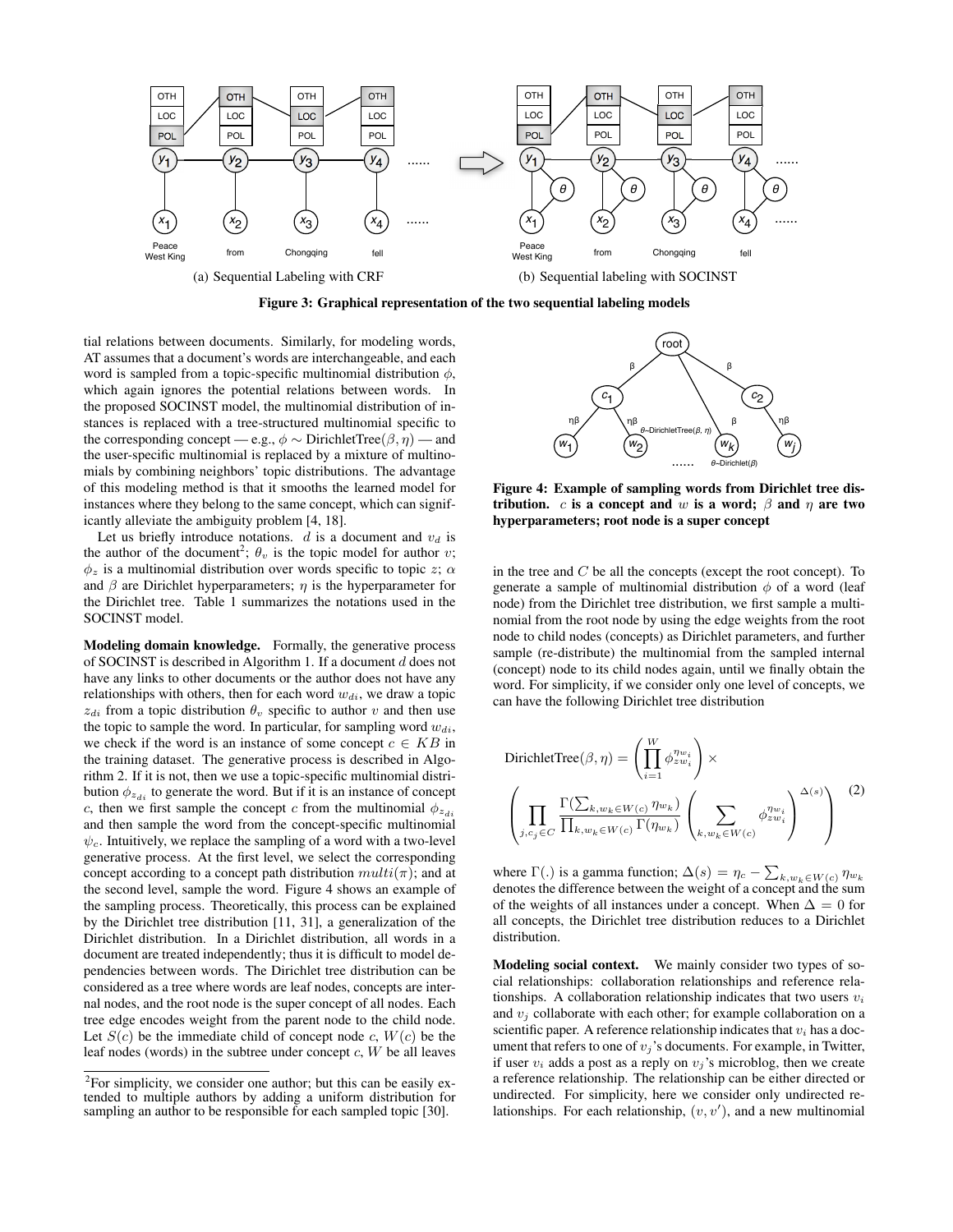

Algorithm 1: Probabilistic generative process in SOCINST



Algorithm 2: SamplingWord()

distribution  $\vartheta_{vv'}$  is constructed by combining the two multinomial  $\theta_v$  and  $\theta_{v'}$  specific to the two users v and v'. The new distribution  $\vartheta_{vv'}$  is then defined as  $\tau(\theta_v + \theta_{v'})$ , a simple mixture of the two expanded multinomials of  $\theta_v$  and  $\theta_{v'}$  [7], where  $\tau$  is a normalization factor to guarantee that the sum of the distribution is 1. Finally, the word  $w_{di}$  is sampled from a topic  $z_{di}$  according to the new distribution  $\vartheta_{vv'}$ . By modeling the new distribution, SOCINST smooths the topic distribution of users who have social relationships. A similar strategy has been also used in [34] for modeling collaborations. Figure 5 gives an example of constructing multinomial mixtures based on social relationships. It is very flexible for incorporating hierarchical structure among users. For example, two users can form a pair, and the pair can be further combined with other pairs to form a group, and further combined with other groups to form a community. To do this, we only need to add more internal nodes to the constructed Dirichlet tree.

## 4.2 Model Learning

The Dirichlet tree distribution is also conjugate to the multinomial, thus we can use the Markov Chain Monte Carlo (MCMC) method to effectively train the model. In particular, we use Gibbs sampling to estimate the unknown parameters  $\{\theta, \vartheta, \varphi\}$  in the SOCINST model. We evaluate the posterior distribution on z for each word in the document; then use the sampling results of  $z$  to infer  $\theta$ ,  $\vartheta$  and  $\phi$ . More specifically, we begin with the joint probability of all documents, and then using the chain rule, we obtain the posterior probability of sampling the topic for each word.



Figure 5: Example of constructing multinomial mixture based on social relationships

When we do not consider the social context, and the specific word  $w_{di}$  is not an instance of a concept in the knowledge base, we use a sampling equation similar to that in the Author-Topic model [30], i.e. with the posterior probability:

$$
P(z_{di}|\mathbf{z}_{-di}, \mathbf{w}, \cdot) = \frac{n_{vzdi}^{-di} + \alpha}{\sum_{z} n_{vz}^{-di} + K\alpha} \times \frac{m_{zdi}^{-di} + \beta}{\sum_{w} m_{zdi}^{-di} + W\beta} \tag{3}
$$

where  $n_{vz}$  is the number of times that topic z has been sampled from the multinomial distribution specific to the author v;  $m_{zw}$ is the number of times that word  $w$  has been generated by topic z; the number  $n^{-di}$  with the superscript  $-di$  denotes a quantity, excluding the current instance; · indicates all the other parameters we should consider when calculating the probability.

If the word  $w_{di}$  is an instance of a concept, then based on the conjugate property between the Dirichlet tree distribution and the multinomial, we have (by assuming that we only have one level of concepts):

$$
P(z_{di}|\mathbf{z}_{-di}, \mathbf{w}, \cdot) = \frac{n_{v z_{di}}^{-di} + \alpha}{\sum_{z} n_{v z}^{-di} + W\alpha} \times \frac{m_{z_{di}}^{-di} + W_c\beta}{\sum_{c} m_{z_{di}}^{-di} + W\beta} \times \frac{m_{c_{di}}^{-di} + \eta}{\sum_{w} m_{c_{di}}^{-di} + W\beta} \tag{4}
$$

where  $m_{zc}$  is the number of times that instances of concept c have been generated by  $z$ ;  $W_c$  is the number of instances of concept  $c$ ;  $m_{cw}$  is the number of times word w appears as an instance of c in all documents. As discussed before, the model can be easily extended by incorporating more levels of concepts. For example, we could consider concept-subconcept relationships by adding an internal node into the Dirichlet tree. Accordingly, the posterior probability can be generalized as:

$$
P(z_{di}|\mathbf{z}_{-di}, \mathbf{w}, \cdot) = \frac{n_{vz_{di}}^{-di} + \alpha}{\sum_{z} n_{vz}^{-di} + W\alpha}
$$
  
 
$$
\times \prod_{k=1}^{T} \frac{m_{z_{di}c_{di}}^{-di} + W_{c_{di}^k}\beta}{\sum_{c_s} (m_{z_{di}c_s}^{-di} + W_{c_s^k}\beta)} \times \frac{m_{c_{di}w_{di}}^{-di} + \eta}{\sum_{w} m_{c_{di}w}^{-di} + W_c\eta}
$$
(5)

where  $\{c_{di}^1, c_{di}^2, \cdots, c_{di}^T\}$  is a concept path from the root node to the leaf word node (excluding the end nodes);  $c_s$  indicates a child node of concept c.

To incorporate the social context further into the model, we use the constructed new distribution  $\vartheta_{vv'}$  to replace the original multinomial distribution of user  $v$  and  $v'$ , and then use the distribution  $\vartheta_{vv'}$  to sample topic for each word. The posterior probability can be rewritten as: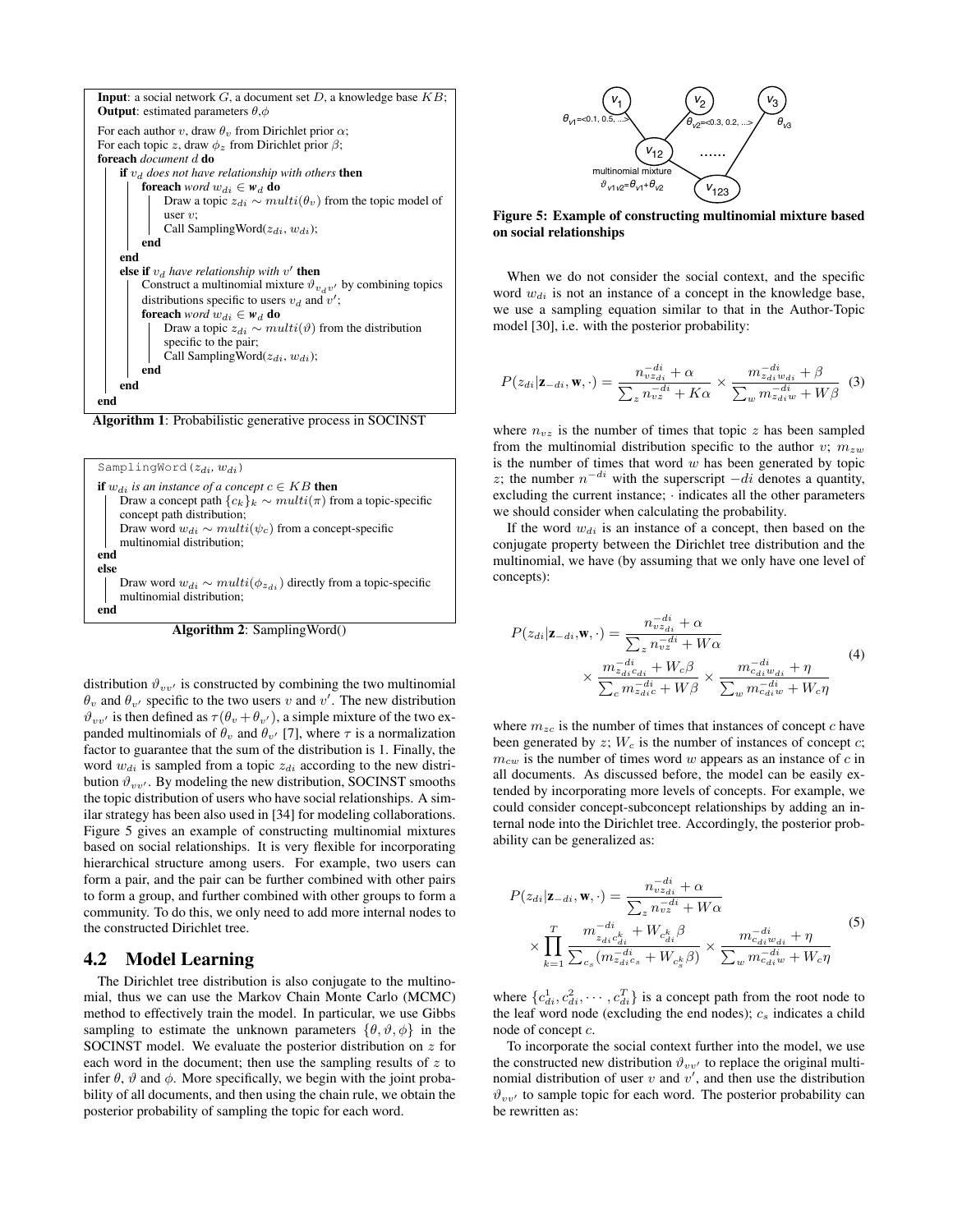$$
P(z_{di}|\mathbf{z}_{-di}, \mathbf{w}, \cdot) = \frac{n_{v}^{-di}_{v} + \gamma n_{v'} z_{di} + \alpha}{\sum_{z} n_{v} z^{i} + \gamma n_{v'z} + W\alpha}
$$
  
 
$$
\times \prod_{k=1}^{T} \frac{m_{z_{di}c_{di}^{k}}^{-di} + W_{c_{di}^{k}}\beta}{\sum_{c_{s}} (m_{z_{di}c_{s}}^{-di} + W_{c_{s}^{k}}\beta)} \times \frac{m_{c_{di}^{j}w_{di}}^{-di} + \eta}{\sum_{w} m_{c_{di}^{j}w}^{-di} + W_{c}\eta}
$$
(6)

where  $\gamma$  is a tunable parameter to control the extent to which we want to smooth the distribution between  $v$  and  $v'$ . (Detailed derivation is given in Appendix.)

During the parameter estimation, the algorithm keeps track of an  $|V| \times K$  (user by topic) count matrix, and an  $C \times K$  (concepts by topic) count matrix. Given these matrices, we can estimate the probabilities of  $\theta$ ,  $\vartheta$ , and  $\phi$ .

Complexity Analysis. We analyze the complexity of the proposed model. The AT model has a complexity of  $O(A_dMN_dKL)$ , where M is the number of documents,  $\overline{A}_d$  is the average number of authors for document  $d$ ,  $L$  is the number of sampling iterations,  $K$  is the number of topics, and  $\bar{N}_d$  is the average number of word tokens in document  $d$ . In our setting, we only consider one author, thus  $\bar{A}_d$  can be ignored from the complexity. Then, by incorporating the domain knowledge, the complexity increases linearly with the height  $T$  of the Dirichlet tree. The height  $T$  is usually very small compared to the scale of the knowledge base, and can be considered as a constant. By incorporating the social context, the complexity increases linearly with the average number  $|E|$  of social relationships for each user in the social network G. By combining both of them, we obtain the final complexity  $O(M\bar{N}_d L |E|K)$ . The complexity is acceptable, as in most cases, the average number of social relationships  $|\overline{E}|$  is small comparing with M and  $N_d$ .

#### 4.3 Applying to Instance Recognition

We now discuss how to combine the learned topic information into sequential labeling model for instance recognition. First, we apply the proposed SOCINST model to the document set to learn the topic distributions. Then we define feature functions in the sequential labeling method based on the topic distributions for instance recognition. Specifically, we define  $K$  topic-specific feature functions in the CRF model for each token, where  $K$  is the number of topics learned by the topic model. We use a threshold  $\tau$ to determine whether a topic is relevant to an instance or not. If  $P(z|v) > \tau$ , then the value of the corresponding unit is 1, otherwise 0. Figure 3(b) shows the graphical representation of the sequential labeling process with SOCINST.

When training SOCINST, as for the hyperparameters  $\alpha$ ,  $\beta$ , and  $\eta$ , following [1, 5], we empirically take fixed values (i.e.,  $K = 15$ ,  $\alpha = 50/K$ ,  $\beta = 0.1$ , and  $\eta = 10$ ).  $\gamma$  is defined to represent our preference for smoothing the distributions between users with social relationships. We set it as  $\gamma = 0.5$ . We did try different settings and found that the estimated topic models are not very sensitive to the hyperparameters.

### 5. EXPERIMENTAL RESULTS

We conduct various experiments to evaluate the SOCINST method. All datasets and codes is publicly available.<sup>3</sup>

#### 5.1 Experiment Setup

Dataset. We evaluate the proposed method on three datasets (as shown in Table 2): ICDM'12 Contest, Weibo, and I2B2.

Table 2: Statistics of the three datasets

| <b>Dataset</b> | Weibo  | <b>12B2</b> | <b>ICDM'12 Contest</b> |
|----------------|--------|-------------|------------------------|
| #documents     | 1.800  | 899         | 2.110                  |
| #instances     | 545    | 2,400       | 565                    |
| #relationships | 10.763 | 27.175      | NA                     |

Weibo. Weibo is the most popular microblogging service in China. The dataset is from [17]. The dataset includes 1,553,347 tweets crawled from Weibo from May 1st, 2013 to June 30th, 2013. Human annotations have been made on the dataset to label morph entities (e.g., "Fruit company") and their corresponding targets ("Apple Inc."). In total, there are 107 different morph entities. We view each distinct morph entity as a concept in the knowledge base. We randomly sampled 1,800 tweets that contain the morph entities. We use the following relationship to construct the relationship between users. Finally, we extracted 10,763 relationships. Our goal is to extract real morph instances in the dataset.

I2B2. This is a health care dataset from [37]. It was used in the 2006 Deidentification Challenge on automatically identifying private health information from medical discharge records.<sup>4</sup> The dataset comprises 899 medical records, with a total of 2,400 private health information instances in the records. We view each patient as a user and create a relationship between patients if they go to the same hospital. In total, we have 27,175 relationships. The knowledge base consists of eight concepts, such as Doctor, Location, and Hospital. Our goal here is to extract private health information instances in the dataset.

ICDM'12 Contest. This is a product forum dataset used in the ICDM'12 Contest<sup>5</sup>. The task is to automatically recognize product mentions in forum textual content and to also disambiguate which product(s) in product catalogs are being referenced. The dataset comprises 2,110 documents and a total of 565 labeled product mentions in these documents. We view each product catalog as a concept in the knowledge base and finally construct a large knowledge base of 15,367,328 concepts. The dataset does not provide the user information; thus, we mainly focus on evaluating the effect of incorporating domain knowledge for instance recognition. Our goal is to recognize product mentions and link them to the product catalogs.

Comparison methods. We compare our model with the following methods for instance extraction:

Standard Matching (SM): Simply extracts all the terms/symbols that are annotated as extracted instances in the training data, then finds their occurrences in the test data and extracts them as target instances.

Rule Template (RT): Recognizes target instances from the test data by a set of rule templates. We design rules based on sentence position, special characters, and semantic patterns to extract instances.

Conditional Random Field (CRF): Trains a conditional random field (CRF) model using features associated with each token. Classifies each token into predefined labels, such as age, location, and phone in the I2B2 dataset. For CRF, we employ MALLET [24].

CRF+AT: Uses Author-Topic (AT) [30] to train a model for each document. Then it incorporates the topic distribution of each document as features in the CRF model for instance recognition. The

<sup>&</sup>lt;sup>3</sup>http://aminer.org/socinst/

<sup>4</sup> https://www.i2b2.org/NLP/DataSets/Main.php

<sup>5</sup> http://icdm2012.ua.ac.be/content/contest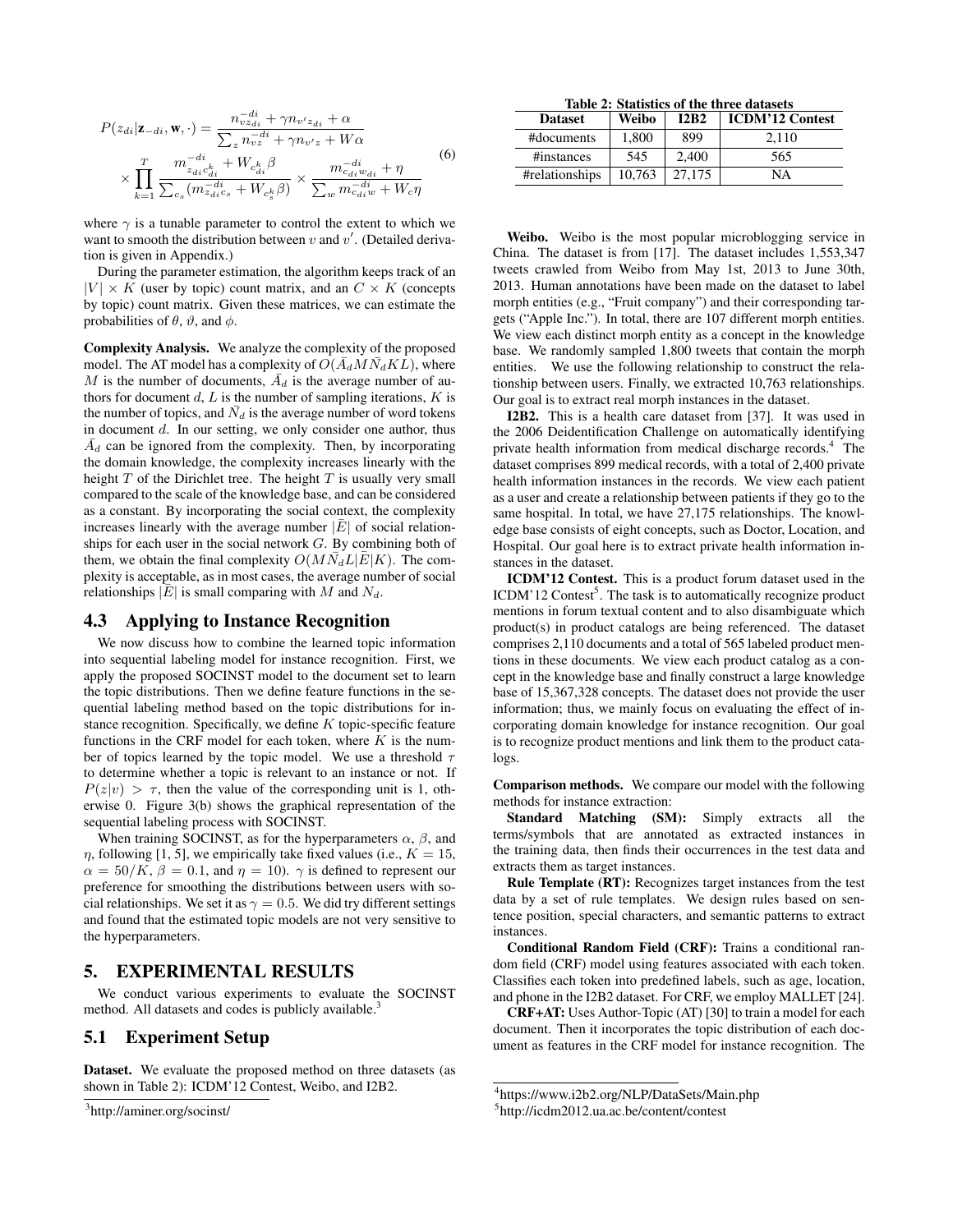| Data               | Method         | Recall | <b>Precision</b> | <b>F1-Measure</b> |
|--------------------|----------------|--------|------------------|-------------------|
| Weibo              | SM.            | 55.34  | 34.92            | 42.82             |
|                    | <b>RT</b>      | 39.62  | 66.31            | 49.60             |
|                    | CRF            | 29.24  | 94.89            | 44.71             |
|                    | $CRF+AT$       | 43.71  | 89.67            | 58.77             |
|                    | <b>SOCINST</b> | 65.72  | 76.27            | 70.60             |
| I2B2               | SМ             | 39.58  | 28.24            | 32.96             |
|                    | RT             | 39.60  | 40.29            | 39.94             |
|                    | CRF            | 40.99  | 56.19            | 47.40             |
|                    | $CRF+AT$       | 41.37  | 54.92            | 47.19             |
|                    | <b>SOCINST</b> | 43.94  | 57.18            | 49.69             |
| ICDM'12<br>Contest | SM.            | 9.47   | 62.50            | 16.46             |
|                    | RT             | 23.69  | 42.01            | 30.30             |
|                    | CRF            | 21.80  | 53.48            | 30.97             |
|                    | CRF+AT         | 26.54  | 51.37            | 35.00             |
|                    | <b>SOCINST</b> | 37.91  | 53.33            | 44.32             |

Table 3: Performance of different methods on the three datasets (%)

difference between this method and CRF is that here we consider topic information.<sup>6</sup>

SOCINST: (Cf. § 4) This is the proposed method, which incorporates both domain knowledge and social context to extract topics. The topical information is then integrated into the sequential labeling method for instance recognition.

SM and RT only consider hard rules. In all the other comparison methods, we try to use the same linguistic features. Unlike CRF, CRF+AT and SOCINST incorporate topic-based features. The difference between AT and SOCINST lies in the way that topics are learned from the documents.

Evaluation Measures. In each dataset, we use the different methods to recognize instances and compare with ground-truth data. We evaluate the performance of different approaches in terms of Precision, Recall, and F1-Measure [6].

All algorithms are implemented in C++ and Python, and the experiments are performed on an x64 machine with E5-4650 2.70GHz Intel Xeon CPU (with 64 cores) and 128GB RAM. The operating system is Ubuntu 12.04. The proposed algorithm has tractable running times on the datasets and requires less than 20 minutes for training and prediction.

# 5.2 Performance Analysis

Table 3 lists the performance of instance recognition by the comparison methods on the three datasets. The proposed SOCINST method clearly outperforms the comparison methods (+5.3-26.6% in terms of F1-score,  $p < 0.01$  with t-test). SM and RT use hard rules for recognizing instances, which often leads to suboptimal performance in F1-measure. CRF, considering the statistical linguistic information, improves recognition performance in terms of F1-measure. AT incorporates the topic information extracted from the input documents, and thus performs better than the standard CRF method. SOCINST incorporates both domain knowledge and social context into the topic model and obtains significant improvement over both CRF and CRF+AT methods. On the ICDM'12 Con-



Figure 6: Performance comparison of SOCINST and the first place [38] in ICDM'12 Contest



Figure 8: Effects of social context and domain knowledge. For  $SOCINST_{base}$ , we removed both social context and domain knowledge from our method. SOCINST-SC and SOCINST-DK are results in which we removed social context or domain knowledge information, respectively, from our method

test dataset, we further compare SOCINST with the method [38] of the first place in the contest. In the comparison, we use the same *blending strategy* as that of [38] to combine results of different models. Figure 6 shows a performance comparison of the two methods. SOCINST Blend is the result of our method with the blending strategy. It can be seen that our method significantly outperforms (+21.4%;  $p \ll 1e - 5$  with t-test) the performance of the first place in terms of all measures.

Effects of social context and domain knowledge. We study how social context and domain knowledge can help instance recognition. Since the ICDM'12 Contest dataset does not consist of social relationships, we focus this analysis on the other two datasets: Weibo and I2B2. More specifically, we respectively remove domain knowledge and social context when training our proposed model, and then compare performance of instance recognition based on the trained models. Figure 8 shows the F1-Measure performance on the two datasets.  $SOCINST_{base}$  means that we removed both social context and domain knowledge from our method. SOCINST-SC and SOCINST-DK indicate results from having removed social context or domain-knowledge information, respectively, from our method. We can clearly see that both social context and domain knowledge contribute significantly to the results for the two datasets. It is also interesting to see that social context seems to be more important for modeling the Weibo data. With social context information, the performance of instance recognition improved by up to 10% on Weibo, compared to an improvement of 5% on the I2B2 data.

Parameter analysis. We evaluate how different parameters (including number of topics, K, and hyperparameters  $\alpha$  and  $\eta$ ) affect

 $6$ The method is similar to T-NER [27], which considers both labeled information and topic information for instance recognition, but it does not model social context. We compare with this method to demonstrate the necessary to model social context and domain knowledge together.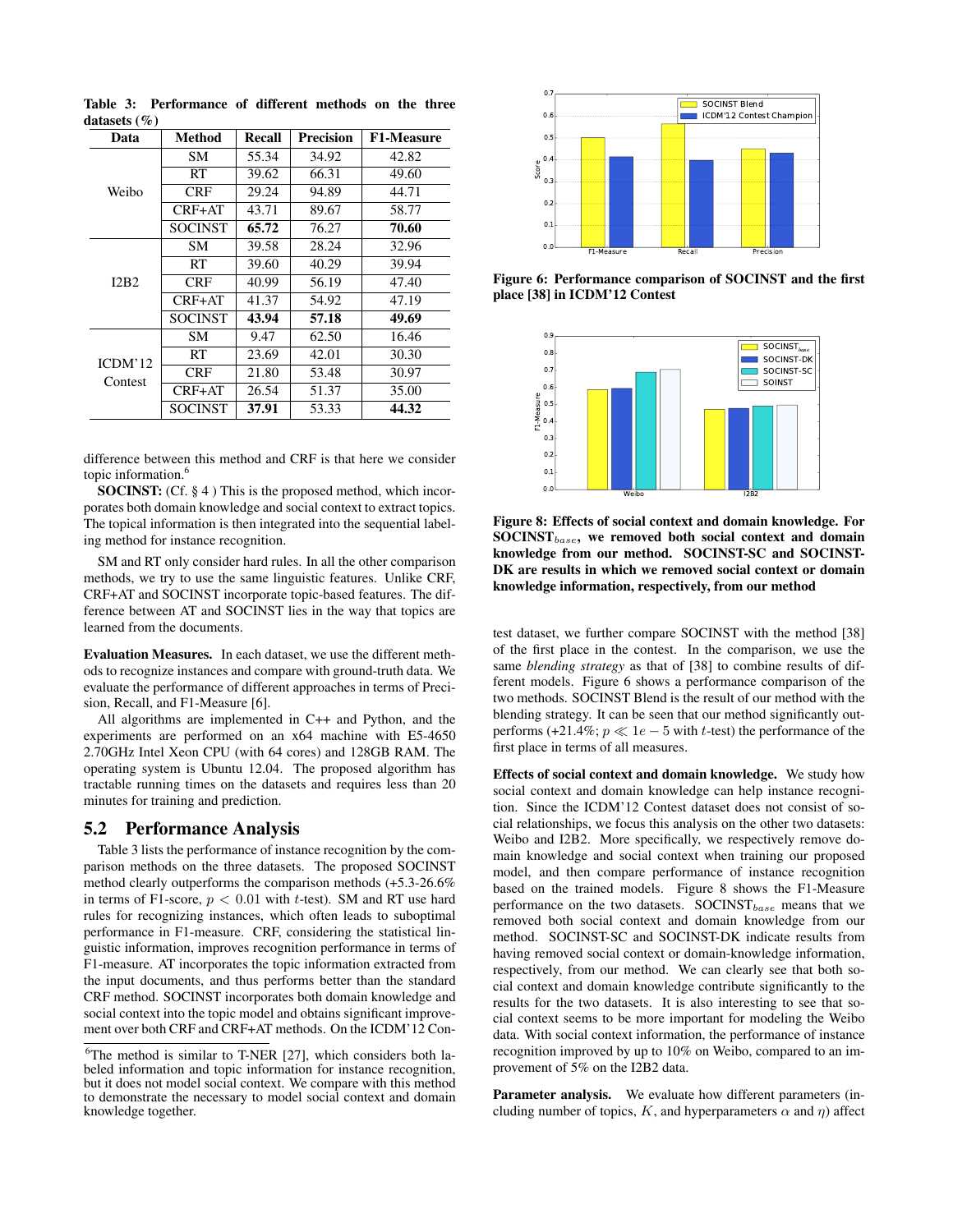

Figure 7: Parameter analysis. (a) Performance of the SOCINST model by varying the number of topics  $K$ ; (b) Performance of the SOCINST model is stable when varying  $\alpha$  parameter; (c) Performance of SOCINST when varying the parameter  $\eta$ ; (d) Convergence analysis of SOCINST model

the quality of the models learned by SOCINST. We performed the following analysis based on the Weibo data. For the number of topics,  $K$ , we perform an analysis by varying the number of topics in the proposed SOCINST method. Figure 7(a) shows its F1-Measure performance with the number of topics varied. We see that when the number is small  $(< 10$ ), increasing the number often results in a performance improvement. The trend becomes stable when the number of topics is about 10. This demonstrates the stability of the SOCINST method with respect to the number of topics. Regarding the hyperparameter  $\alpha$ , Figure 7(b) shows the performance of SOCINST with the parameter  $\alpha$  varied (all the other hyperparameters fixed and the number of topics is set to  $K = 15$ ). Although the performance changes when varying the value of  $\alpha$ , the largest difference is less than 0.03. This confirms that the SOCINST method is not sensitive to the particular choice of  $\alpha$ . Regarding the parameter  $\eta$ , Figure 7(c) shows the performance of SOCINST with the parameter  $\eta$  varied (with all the other hyperparameters fixed). It indicates that for a very small value for  $\eta$ , which means that we largely ignore the effect of social context, the performance varies quite a bit. However, as we increase  $\eta$  to 6 or more, the performance becomes much more stable.

Convergence analysis. We further investigate the convergence of the SOCINST learning algorithm. Figure 7(d) shows the convergence analysis of the algorithm on the Weibo dataset. We see that the algorithm converges within 300 Gibbs sampling iterations. This rapid fast convergence makes possible efficient training of the model on large scale datasets.

# 5.3 Discussions

Leveraging social context and domain knowledge, SOCINST clearly outperforms traditional instance recognition methods, such as Standard Matching (SM), Rule Template (RT), and Conditional Random Field (CRF). Several recently developed methods also considered using topic model to improve the performance of entity recognition. T-NER [27] is one of the most closely related methods. It considers labeled information and topic information for instance recognition. T-NER performs better than the Stanford NER system. In our comparison methods, CRF+AT can be considered as a counterpart of T-NER. CRF+AT considers labeled information, as well as topic information. However both T-NER and CRF+AT do not consider social context. CRF+AT underperforms the proposed SOCINST method by -2.5-11.9%. Liu et al. [23] presented another related method that incorporates additional (redundancy) information into a linear Conditional Random Fields (CRF) model for entity recognition. In principle, this method is similar to CRF or CRF+AT in our comparison methods, because the only difference between the method and CRF is that it combines the K-Nearest

Neighbors (KNN) classified results into the CRF model to boost the recognition performance.

Based on the propose model, we are developing a new feature in ArnetMiner  $[35]$ <sup>7</sup>, an academic social network analysis and mining system. We are trying to automatically recognize instances from paper abstracts (or user queries) and map the the instances to a knowledge base from Wikipedia.

# 6. RELATED WORK

Considerable research has been conducted on entity recognition. Collins [9] proposed a ranking algorithm for entity extraction based on boosting and the voted perceptron. The method can obtain a performance similar to that of the Conditional Random Field (CRF) method. Finkel et al. [13] designed an entity extraction method by combining long-distance dependency information. A survey of entity recognition can be also found in [25]. However, all these works mainly focus on the linguistic information, and do not consider the social context or domain knowledge. Recently, Liu et al. [23] proposed to combine a K-Nearest Neighbors (KNN) classifier with a linear CRF model under a semi-supervised framework to deal with the unavailability of training data. This method can be considered as an extension of the CRF method, but it does not explicitly consider social context and domain knowledge information. Ritter et al. [27] used Labeled LDA [26] to exploit Freebase as a source of distant supervision to help named entity recognition in tweets by leveraging the redundancy in tweets. Again, they do not consider the social network information. Huang et al. [17] studied a special problem of entity recognition, entity morph. They try to identify those instances where authors deliberately hide the true entities due to Internet censorship. They defined several social-based features. They mainly focus on a special case of instance recognition and their method does not incorporate social context and domain knowledge in a unified model. Some other related references can be also found in [8, 20].

Our work is also relevant to entity resolution, where the task is to link entities of the same meaning or distinguish different entities with the same name. For example, Bhattacharya and Getoor [4] proposed a collective method for entity resolution in relational data. Kataria et al. [18] developed a hierarchical topic model for resolving different entities that have the same name. Li et al. [22] used network structure for named entity resolution. Tang et al.[32] studied the name resolution problem in digital libraries. However, in most entity resolution research, entity instances are assumed as input, so their focus is very different from the instance recognition studied in this work. Another line of loosely related research is en-

<sup>7</sup>http://aminer.org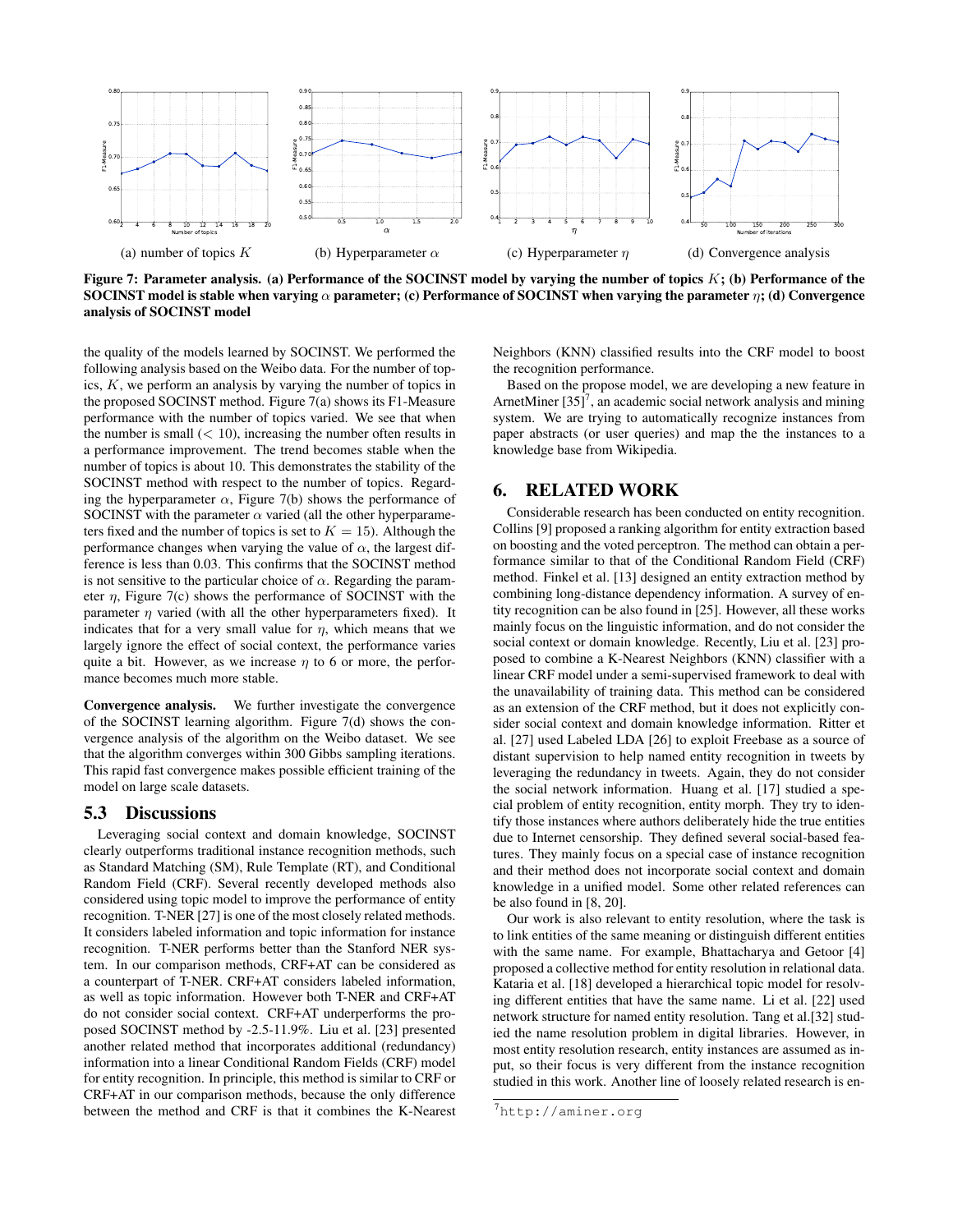tity matching [2, 3, 21, 29], which tries to find alignment between entities from different sources.

From the modeling aspect, substantial research has been conducted for topic models, such as [5, 15, 30]. Andrzejewski et al. [1] proposed a new method that incorporates must-links and cannotlinks into the topic model. A must-link means that two words must be sampled from the same topic and a cannot-link means two words cannot be sampled from the same topic. Hu et al. [16] adopted the same strategy for modeling linguistic constraints in the topic model. In this paper, we propose a new method by combining social relationships and domain knowledge in a unified model.

# 7. CONCLUSION

In this paper, we study the problem of instance recognition by incorporating social context and domain knowledge. We precisely define the problem and propose a topic modeling approach to learn topics by considering social relationships between users and context information from a domain knowledge base. Experimental results on three different datasets validate the effectiveness and the efficiency of the proposed method.

The general idea in this paper, to incorporate social context and domain knowledge for entity instance recognition, represents an interesting and new research direction. There are many potential future directions for this work. A straightforward task would be to incorporate human feedback into the proposed model. Looking further ahead, we believe that combining the sequential labeling model and the proposed SOCINST into a unified model should be beneficial. Finally, further incorporating other social interactions, such as social influence [33], to help instance recognition is an intriguing direction for future research.

Acknowledgements. The work is supported by the National Hightech R&D Program (No. 2014AA015103), National Basic Research Program of China (No. 2014CB340506), Natural Science Foundation of China (No. 61222212), a research fund supported by Huawei Inc., and Beijing key lab of networked multimedia.

#### 8. REFERENCES

- [1] D. Andrzejewski, X. Zhu, and M. Craven. Incorporating domain knowledge into topic modeling via dirichlet forest priors. In *ICML'09*, pages 25–32, 2009.
- [2] X. Bai, F. P. Junqueira, and S. H. Sengamedu. Exploiting user clicks for automatic seed set generation for entity matching. In *KDD'13*, pages 980–988, 2013.
- [3] K. Bellare, S. Iyengar, A. G. Parameswaran, and V. Rastogi. Active sampling for entity matching. In *KDD'12*, pages 1131–1139, 2012.
- [4] I. Bhattacharya and L. Getoor. Collective entity resolution in relational data. *ACM Transactions on Knowledge Discovery from Data*, 1(1):1–36, March 2007.
- [5] D. M. Blei, A. Y. Ng, and M. I. Jordan. Latent dirichlet allocation. *JMLR*, 3:993–1022, 2003.
- [6] C. Buckley and E. M. Voorhees. Retrieval evaluation with incomplete information. In *SIGIR'2004*, pages 25–32, 2004.
- [7] W. Buntine and A. Jakulin. Applying discrete pca in data analysis. In *UAI'04*, pages 59–66, 2004.
- [8] L. Chiticariu, R. Krishnamurthy, Y. Li, F. Reiss, and S. Vaithyanathan. Domain adaptation of rule-based annotators for named-entity recognition tasks. In *EMNLP'10*, pages 1002–1012, 2010.
- [9] M. Collins. Ranking algorithms for named-entity extraction: boosting and the voted perceptron. In *ACL'02*, pages 489–496, 2002.
- [10] M. Dean, G. Schreiber, S. Bechhofer, F. van Harmelen, J. Hendler, I. Horrocks, D. L. McGuinness, P. F. Patel-Schneider, and L. A. Stein. Owl web ontology language reference. w3c recommendation., Feb. 2004.
- [11] S. Y. Dennis. On the hyper-dirichlet type 1 and hyper-liouville distributions. *Communications in Statistics - Theory and Methods*, 20:4069–4081, 1991.
- [12] A. Doucet, N. de Freitas, K. Murphy, and S. Russell. Rao-blackwellised particle filtering for dynamic bayesian networks. In *UAI'00*, pages 176–183, 2000.
- [13] J. R. Finkel, T. Grenager, and C. D. Manning. Incorporating non-local information into information extraction systems by gibbs sampling. In *ACL'05*, pages 363–370, 2005.
- [14] G. Heinrich. Parameter estimation for text analysis. Technical report, University of Leipzig, Germany, 2004.
- [15] T. Hofmann. Probabilistic latent semantic indexing. In *SIGIR'99*, pages 50–57, 1999.
- [16] Y. Hu, J. Boyd-Graber, and B. Satinoff. Interactive topic modeling. In *HLT'11*, pages 248–257, 2011.
- [17] H. Huang, Z. Wen, D. Yu, H. Ji, Y. Sun, J. Han, and H. Li. Resolving entity morphs in censored data. In *ACL'13*, pages 1083–1093, 2013.
- [18] S. Kataria, K. S. Kumar, R. Rastogi, P. Sen, and S. H. Sengamedu. Entity disambiguation with hierarchical topic models. In *KDD'11*, pages 1037–1045, 2011.
- [19] J. D. Lafferty, A. McCallum, and F. C. N. Pereira. Conditional random fields: Probabilistic models for segmenting and labeling sequence data. In *ICML'01*, pages 282–289, 2001.
- [20] C. Li, J. Weng, Q. He, Y. Yao, A. Datta, A. Sun, and B.-S. Lee. Twiner: Named entity recognition in targeted twitter stream. In *SIGIR'12*, pages 721–730, 2012.
- [21] J. Li, J. Tang, Y. Li, and Q. Luo. Rimom: A dynamic multi-strategy ontology alignment framework. *IEEE TKDE*, 21(8):1218–1232, 2009.
- [22] Y. Li, C. Wang, F. Han, J. Han, D. Roth, and X. Yan. Mining evidences for named entity disambiguation. In *KDD'13*, pages 1070–1078, 2013.
- [23] X. Liu, S. Zhang, F. Wei, and M. Zhou. Recognizing named entities in tweets. In *Proceedings of the 49th Annual Meeting of the Association for Computational Linguistics: Human Language Technologies - Volume 1*, ACL '11, pages 359–367, 2011.
- [24] A. K. McCallum. Mallet: A machine learning for language toolkit. http://mallet.cs.umass.edu, 2002.
- [25] D. Nadeau and S. Sekine. A survey of named entity recognition and classification. *Linguisticae Investigationes*, 30:3–26, 2007.
- [26] D. Ramage, D. Hall, R. Nallapati, and C. D. Manning. Labeled lda: A supervised topic model for credit attribution in multi-labeled corpora. In *EMNLP '09*, pages 248–256, 2009.
- [27] A. Ritter, S. Clark, Mausam, and O. Etzioni. Named entity recognition in tweets: An experimental study. In *EMNLP'11*, pages 1524–1534, 2011.
- [28] M. Rosen-Zvi, T. Griffiths, M. Steyvers, and P. Smyth. The author-topic model for authors and documents. In *UAI'04*, pages 487–494, 2004.
- [29] W. Shen, J. Wang, P. Luo, and M. Wang. Linking named entities in tweets with knowledge base via user interest modeling. In *KDD'13*, pages 68–76, 2013.